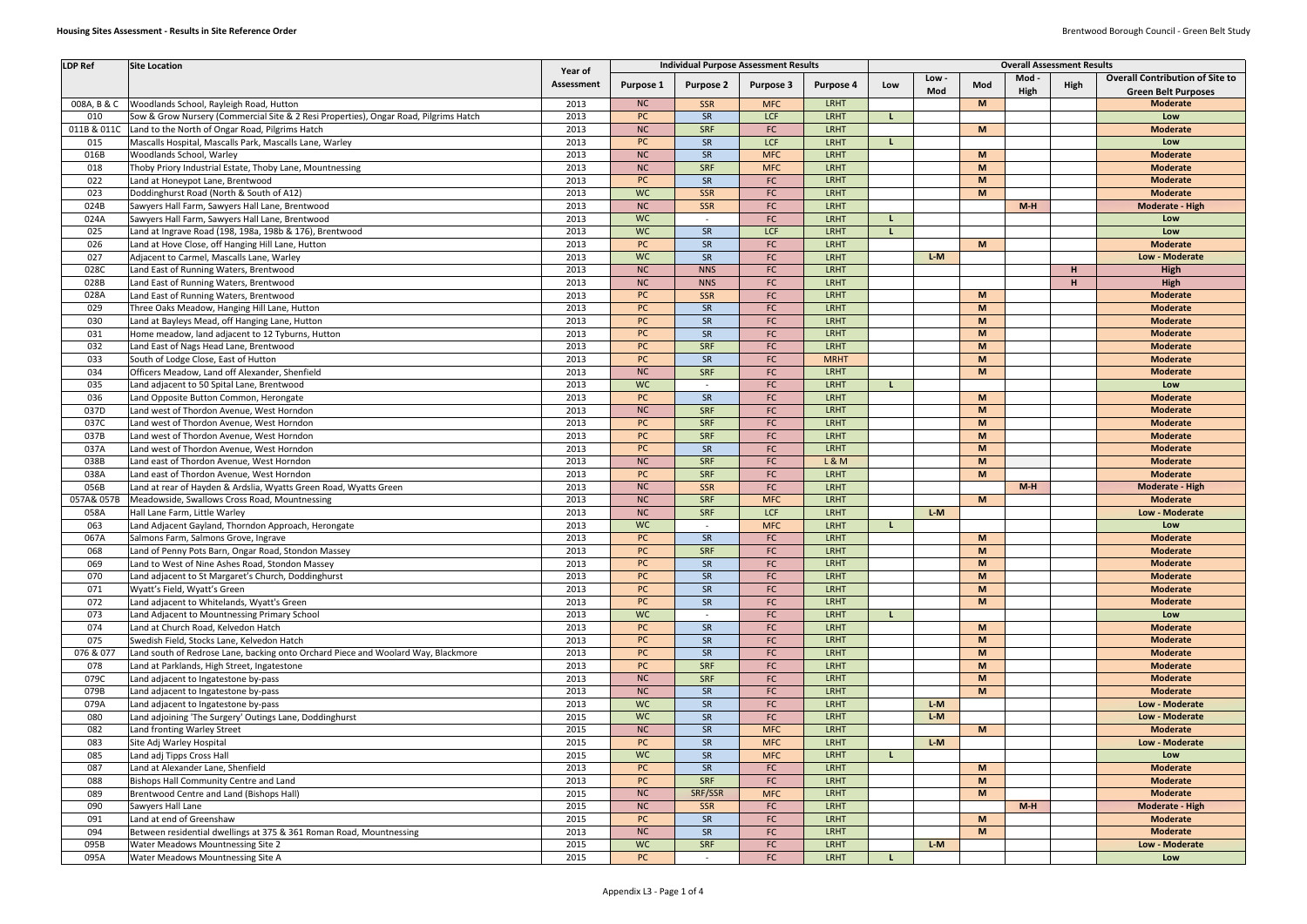| <b>LDP Ref</b>  | <b>Site Location</b>                                                                         |            | <b>Individual Purpose Assessment Results</b> |                  |                  |             |     |       | <b>Overall Assessment Results</b> |       |      |                                        |
|-----------------|----------------------------------------------------------------------------------------------|------------|----------------------------------------------|------------------|------------------|-------------|-----|-------|-----------------------------------|-------|------|----------------------------------------|
|                 |                                                                                              | Year of    |                                              |                  |                  |             |     | Low   |                                   | Mod - |      | <b>Overall Contribution of Site to</b> |
|                 |                                                                                              | Assessment | Purpose 1                                    | <b>Purpose 2</b> | <b>Purpose 3</b> | Purpose 4   | Low | Mod   | Mod                               | High  | High | <b>Green Belt Purposes</b>             |
| 101A            | M25 works site, A127/M25 J29 (Land at Codham Hall Farm)                                      | 2013       | NC                                           | <b>SRF</b>       | LCF              | <b>LRHT</b> |     | $L-M$ |                                   |       |      | Low - Moderate                         |
|                 | 101A (Extend) M25 work site                                                                  | 2015       | NC                                           | SRF              | <b>MFC</b>       | <b>LRHT</b> |     |       | M                                 |       |      | <b>Moderate</b>                        |
| 101B (West)     | Land at Codham Hall                                                                          | 2015       | NC                                           | <b>SR</b>        | <b>LCF</b>       | LRHT        |     | $L-M$ |                                   |       |      | Low - Moderate                         |
| 101B (East)     | Land at Codham Hall                                                                          | 2015       | NC                                           | SR               | <b>LCF</b>       | LRHT        |     | $L-M$ |                                   |       |      | <b>Low - Moderate</b>                  |
| 103             | The Old Barn Woodside North Drive                                                            | 2015       | NC                                           | SR               | <b>LCF</b>       | <b>LRHT</b> |     | $L-M$ |                                   |       |      | Low - Moderate                         |
| 104             | Four Oaks & Land Adjoining Four Oaks, Clapgate, Chivers Road, Stondon Massey                 | 2013       | NC                                           | SRF              | <b>MFC</b>       | <b>LRHT</b> |     |       | M                                 |       |      | <b>Moderate</b>                        |
| 104             | Land at Stondon Massey Scrapyard                                                             | 2015       | NC                                           | SR               | <b>MFC</b>       | <b>LRHT</b> |     |       | M                                 |       |      | <b>Moderate</b>                        |
| 105             | North of 361 Roman Road                                                                      | 2015       | <b>NC</b>                                    | SR               | FC               | <b>LRHT</b> |     |       | M                                 |       |      | <b>Moderate</b>                        |
| 106             | Former A12 work site Mountnessing                                                            | 2015       | PC                                           | <b>SSR</b>       | <b>MFC</b>       | <b>LRHT</b> |     |       | M                                 |       |      | <b>Moderate</b>                        |
| 107             | Mountnessing roundabout                                                                      | 2015       | <b>NC</b>                                    | SRF              | FC               | LRHT        |     |       | M                                 |       |      | <b>Moderate</b>                        |
| 108             | The Old Pump Works                                                                           | 2015       | <b>NC</b>                                    | SR               | LCF              | <b>LRHT</b> |     | $L-M$ |                                   |       |      | Low - Moderate                         |
| 109             | East Horndon Hall Business Park, West Hordon                                                 | 2013       | NC                                           | SR               | <b>LCF</b>       | <b>LRHT</b> |     | $L-M$ |                                   |       |      | Low - Moderate                         |
| 111             | Upminster Trading Park, Warley Street, Brentwood Essex                                       | 2015       | NC                                           | SR               | <b>LCF</b>       | <b>LRHT</b> |     | $L-M$ |                                   |       |      | Low - Moderate                         |
| 112B            | Childerditch Industrial Estate                                                               | 2015       | NC                                           | <b>SR</b>        | LCF              | <b>LRHT</b> |     | $L-M$ |                                   |       |      | Low - Moderate                         |
| 112C            | Childerditch Industrial Estate                                                               | 2015       | N <sub>C</sub>                               | <b>SR</b>        | LCF              | <b>LRHT</b> |     | $L-M$ |                                   |       |      | <b>Low - Moderate</b>                  |
| 112D            | Childerditch Industrial Estate                                                               | 2015       | NC                                           | SR               | LCF              | <b>LRHT</b> |     | $L-M$ |                                   |       |      | Low - Moderate                         |
| 126             | Land east of West Horndon, south of Station Road                                             | 2013       | PC                                           | SRF              | FC               | <b>LRHT</b> |     |       | M                                 |       |      | <b>Moderate</b>                        |
| 127             | Land at M25 Junction 28, Brook Street, Brentwood                                             | 2015       | NC                                           | SRF              | FC               | <b>LRHT</b> |     |       | M                                 |       |      | <b>Moderate</b>                        |
| 128             | Ingatestone Garden Centre, Roman Road, Ingatestone                                           | 2015       | PC                                           | SR               | <b>MFC</b>       | <b>LRHT</b> |     | $L-M$ |                                   |       |      | Low - Moderate                         |
| 139             | Land rear of The Spinney, School Road, Kelvedon Hatch                                        | 2015       | <b>WC</b>                                    |                  | FC               | LRHT        |     |       |                                   |       |      | Low                                    |
| 140             | Land at Birley Grange, Hall Lane, Shenfield                                                  | 2015       | NC                                           | <b>SRF</b>       | <b>LCF</b>       | <b>LRHT</b> |     | $L-M$ |                                   |       |      | Low - Moderate                         |
| 141             | Brentwood Leisure Park at Warley Gap                                                         | 2015       | NC                                           | SR               | <b>MFC</b>       | <b>LRHT</b> |     |       | M                                 |       |      | <b>Moderate</b>                        |
| 142             | Land North-East of Thoby Farm, St Anne's Road, Mountnessing, Brentwood CM15 0TX              | 2015       | NC                                           | SRF              | FC               | <b>LRHT</b> |     |       | M                                 |       |      | <b>Moderate</b>                        |
| 143             | Site of Roseacre, Heronhurst and Sunnyview, Apple Tree Lane, Doddinghurst                    | 2013       | PC                                           | <b>SRF</b>       | FC               | <b>LRHT</b> |     |       | M                                 |       |      | <b>Moderate</b>                        |
| 144             | Area east of A128 towards 'Timmerman's Garden Centre' and 'Dunton Hill Golf Course'          | 2015       | NC                                           | SR               | <b>MFC</b>       | <b>LRHT</b> |     |       | M                                 |       |      | <b>Moderate</b>                        |
| 145             | Land at Doddinghurst Road adjacent Brickhouse Wood, Pilgrims Hatch                           | 2015       | NC                                           | <b>SRF</b>       | FC               | <b>LRHT</b> |     |       | M                                 |       |      | <b>Moderate</b>                        |
| 146             | Land adjacent Hillcrest Nursery, Herongate/Ingrave                                           | 2015       | <b>PC</b>                                    | <b>NNS</b>       | FC               | LRHT        |     |       |                                   | $M-H$ |      | <b>Moderate - High</b>                 |
| 147             | Land at Joy Fook restaurant, adjacent Bentley Golf Club, Ongar Road                          | 2015       | NC                                           | SR               | <b>MFC</b>       | <b>LRHT</b> |     |       | M                                 |       |      | <b>Moderate</b>                        |
| 148             | Land at Moat Farm, 48 Crow Green Road, Pilgrims Hatch                                        | 2015       | PC                                           | SR               | FC               | LRHT        |     |       | M                                 |       |      | <b>Moderate</b>                        |
| 149             | Land at Thriftwood Scout Campsite adjoining Beech Ave, Cherry Ave & Knights Way              | 2015       | <b>WC</b>                                    |                  | FC               | <b>LRHT</b> |     |       |                                   |       |      | Low                                    |
| 150a            | Land East of A128, south of A127                                                             | 2015       | NC                                           | SRF              | FC               | <b>LRHT</b> |     |       | M                                 |       |      | <b>Moderate</b>                        |
| 150b            | Land East of A128, south of A127                                                             | 2015       | NC                                           | <b>SRF</b>       | <b>MFC</b>       | <b>LRHT</b> |     |       | M                                 |       |      | <b>Moderate</b>                        |
| 153             | Land to South of Fryerning Lane, Ingatestone                                                 | 2013       | NC                                           | SR               | FC               | <b>LRHT</b> |     |       | M                                 |       |      | <b>Moderate</b>                        |
| 155             | Brentwood School, Middleton Hall Lane, Brentwood                                             | 2015       | PC                                           | <b>NNS</b>       | FC               | <b>MRHT</b> |     |       |                                   |       |      | High                                   |
| 156             | Greenacres Riding Stables& Land on the opposite, Beads Hall Lane, Pilgrims Hatch             | 2013       | NC                                           | <b>SRF</b>       | FC               | <b>LRHT</b> |     |       | M                                 |       |      | <b>Moderate</b>                        |
| $\frac{157}{ }$ | 4 Nags Head Lane, Brentwood                                                                  | 2013       | NC                                           | SR               | <b>LCF</b>       | <b>LRHT</b> |     | $L-M$ |                                   |       |      | Low - Moderate                         |
| 158             | Land North of A1023 Chelmsford Road, Shenfield                                               | 2015       | NC                                           | <b>SR</b>        | FC               | <b>LRHT</b> |     |       | M                                 |       |      | <b>Moderate</b>                        |
| 159             | Land off Crow Green Lane, Crow Green Lane, Pilgrims Hatch                                    | 2013       | NC                                           | <b>SRF</b>       | FC               | <b>LRHT</b> |     |       | M                                 |       |      | <b>Moderate</b>                        |
| 162             | Little Warley Hall Farm, Little Warley Hall Lane, Little Warley                              | 2013       | <b>NC</b>                                    | SRF              | FC               | <b>LRHT</b> |     |       | M                                 |       |      | <b>Moderate</b>                        |
| 163             | Old Mill Site, Hay Green Lane, Wyatts Green                                                  | 2013       | NC                                           | <b>SRF</b>       | FC               | <b>LRHT</b> |     |       | M                                 |       |      | <b>Moderate</b>                        |
| 164             | North of Hay Green Lane, Wyatts Green                                                        | 2013       | <b>NC</b>                                    | <b>SSR</b>       | FC               | <b>LRHT</b> |     |       |                                   | $M-H$ |      | <b>Moderate - High</b>                 |
| 167             | Land adj. to Hill Cottage, Warley Rd & fronting Mascalls Lane, Ad. to Mill House, Warley     | 2013       | <b>NC</b>                                    | SR               | FC               | <b>LRHT</b> |     |       | M                                 |       |      | <b>Moderate</b>                        |
| 168             | Land at Searchlight Farm, School Road, Kelvedon Hatch                                        | 2015       | PC                                           | SR               | FC               | <b>LRHT</b> |     |       | M                                 |       |      | <b>Moderate</b>                        |
| 171             | Former EHS Metal Scrapyard, Coxtie Green Road                                                | 2015       | NC                                           | SR               | <b>LCF</b>       | LRHT        |     | $L-M$ |                                   |       |      | Low - Moderate                         |
| 172             | Land rear of 131-137 Coxtie Green Road                                                       | 2015       | NC                                           | SR               | <b>LCF</b>       | <b>LRHT</b> |     | $L-M$ |                                   |       |      | Low - Moderate                         |
| 173             | BP Garage & McDonald's Restaurant, A1023 Chelmsford Road (A12 J12)                           | 2015       | PC                                           | SR               | <b>LCF</b>       | LRHT        |     | $L-M$ |                                   |       |      | Low - Moderate                         |
| 174             | Land south of Hook End Road, Doddinghurst                                                    | 2015       | PC                                           | <b>SSR</b>       | FC               | <b>LRHT</b> |     |       | M                                 |       |      | <b>Moderate</b>                        |
| 175C            | Land at Brook Street, East and South-West of Junction 28 of M25, Brook Street, Brentwood     | 2013       | NC                                           | <b>SSR</b>       | FC               | LRHT        |     |       |                                   | $M-H$ |      | <b>Moderate - High</b>                 |
| 175B            | Land at Brook Street, East and South-West of Junction 28 of M25, Brook Street, Brentwood     | 2013       | <b>NC</b>                                    | <b>SSR</b>       | FC               | <b>LRHT</b> |     |       |                                   | $M-H$ |      | Moderate - High                        |
| 175A            | Land at M25 J28, Brook Street, Brentwood (including existing buildings), and surrouding land | 2015       | PC                                           | SSR              | <b>LCF</b>       | <b>LRHT</b> |     | $L-M$ |                                   |       |      | Low - Moderate                         |
| 176             | Land at former Bentley Zoo, Hullets Lane, Brentwood                                          | 2015       | NC                                           | SR               | FC               | LRHT        |     |       | M                                 |       |      | <b>Moderate</b>                        |
| 177             | Land at Wash Road, south of Lower Road, Hutton                                               | 2015       | NC                                           | SRF              | FC               | LRHT        |     |       | M                                 |       |      | <b>Moderate</b>                        |
| 179             | Land adjacent Wyburns Farm and Mount Pleasant Cottage, Chelmsford Road, Shenfield            | 2015       | NC                                           | SR               | <b>MFC</b>       | LRHT        |     |       | M                                 |       |      | <b>Moderate</b>                        |
| 180             | Land at Brook Street & Wigley Bush Lane, Brentwood (current Vauxhall garage)                 | 2015       | PC                                           | SR               | <b>MFC</b>       | <b>LRHT</b> |     | $L-M$ |                                   |       |      | Low - Moderate                         |
| 181             |                                                                                              | 2015       | PC                                           | SR               | <b>LCF</b>       | <b>MRHT</b> |     | $L-M$ |                                   |       |      | Low - Moderate                         |
|                 | Green Keepers Cottage, Thorndon Gate, Ingrave                                                | 2015       | <b>WC</b>                                    |                  | FC               | <b>LRHT</b> |     |       |                                   |       |      | Low                                    |
| 182             | Land Adjacent To Heathlands, School Road, Kelvedon Hatch                                     |            | <b>NC</b>                                    | <b>SRF</b>       | <b>MFC</b>       | <b>LRHT</b> |     |       | M                                 |       |      | <b>Moderate</b>                        |
| 183             | Former sewage pumping station at Ingrave Hall, Ingrave                                       | 2015       |                                              |                  |                  | <b>LRHT</b> |     | $L-M$ |                                   |       |      |                                        |
| 184             | Former Saxton 4x4 garage, Rayleigh Road                                                      | 2015       | <b>NC</b>                                    | SR               | <b>LCF</b>       |             |     |       | <b>M</b>                          |       |      | Low - Moderate<br><b>Moderate</b>      |
| 185             | Brooklands, Rectory Chase, Doddinghurst                                                      | 2013       | <b>NC</b>                                    | <b>SSR</b>       | <b>MFC</b>       | <b>LRHT</b> |     |       |                                   |       |      |                                        |
| 185             | Land at Rectory Chase, Doddinghurst                                                          | 2015       | NC                                           | <b>SSR</b>       | FC               | <b>LRHT</b> |     |       |                                   | $M-H$ |      | Moderate - High                        |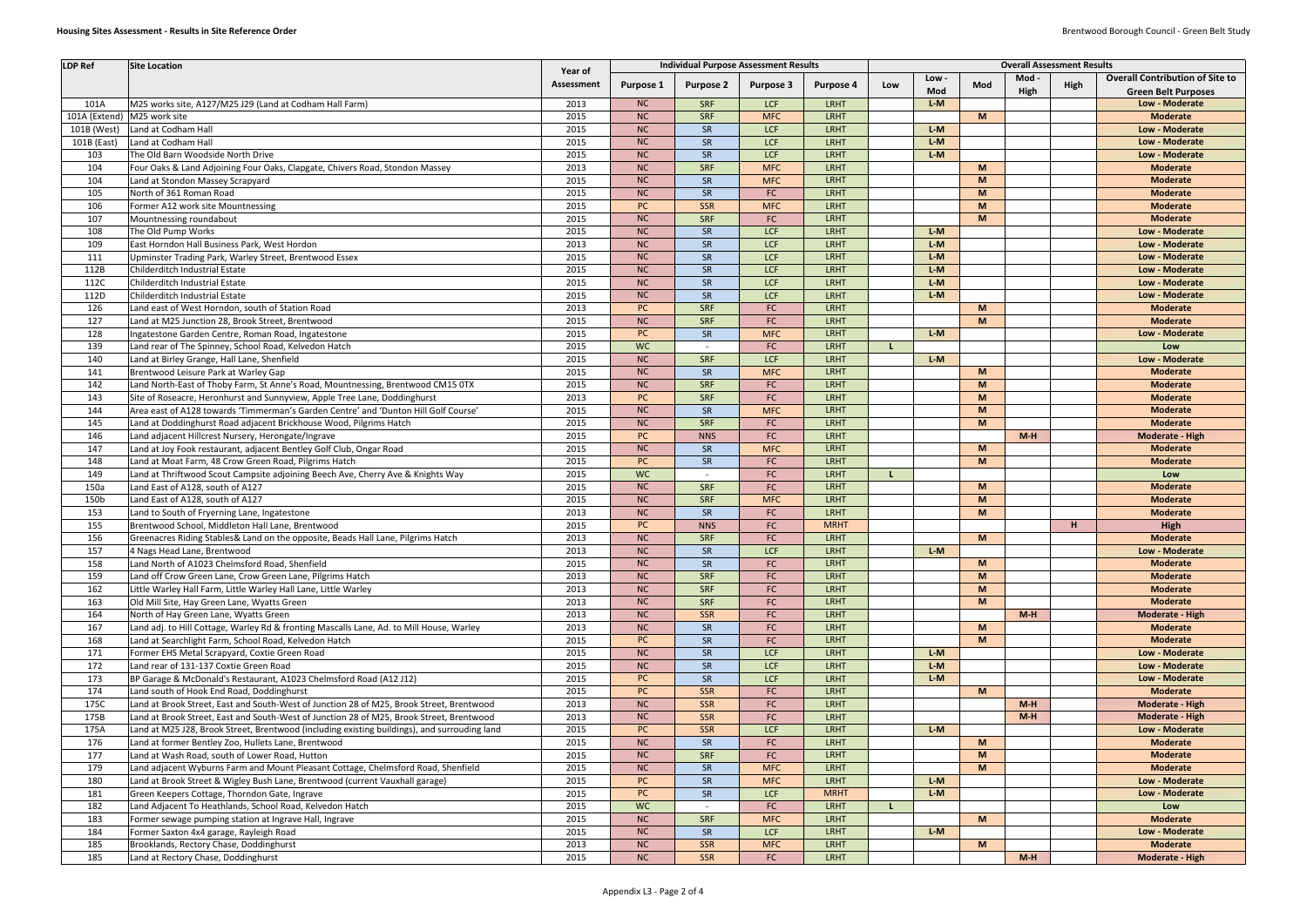| <b>LDP Ref</b>   | <b>Site Location</b>                                                       |            |           | <b>Individual Purpose Assessment Results</b> |                  |             |     | <b>Overall Assessment Results</b> |          |       |      |                                        |  |
|------------------|----------------------------------------------------------------------------|------------|-----------|----------------------------------------------|------------------|-------------|-----|-----------------------------------|----------|-------|------|----------------------------------------|--|
|                  |                                                                            | Year of    |           |                                              |                  |             |     | Low -                             |          | Mod - |      | <b>Overall Contribution of Site to</b> |  |
|                  |                                                                            | Assessment | Purpose 1 | <b>Purpose 2</b>                             | <b>Purpose 3</b> | Purpose 4   | Low | Mod                               | Mod      | High  | High | <b>Green Belt Purposes</b>             |  |
| 186              | Land at Crescent Drive, Brentwood                                          | 2015       | PC        | <b>SR</b>                                    | <b>MFC</b>       | <b>LRHT</b> |     | $L-M$                             |          |       |      | Low - Moderate                         |  |
| 187              | Land south of East Horndon Hall                                            | 2015       | <b>NC</b> | SR                                           | FC               | <b>LRHT</b> |     |                                   | M        |       |      | <b>Moderate</b>                        |  |
| 188              | Land at Ashwells Lodge, Blackmore Road, Doddinghurst                       | 2015       | PC        | <b>SRF</b>                                   | FC               | <b>LRHT</b> |     |                                   | M        |       |      | <b>Moderate</b>                        |  |
| 189              | Former Catrina Nursery, Onger Road, Pilgrims Hatch                         | 2015       | <b>NC</b> | SR                                           | <b>MFC</b>       | <b>LRHT</b> |     |                                   | M        |       |      | <b>Moderate</b>                        |  |
| 190              | Gardeners, Ongar Road, Kelvedon Hatch, CM15 0JX                            | 2013       | <b>NC</b> | SRF                                          | <b>MFC</b>       | <b>LRHT</b> |     |                                   | M        |       |      | <b>Moderate</b>                        |  |
| 191              | Pettits, Frog Street, Kelvedon Hatch, Brentwood, CM15 OJL                  | 2013       | <b>NC</b> | SR                                           | <b>MFC</b>       | <b>LRHT</b> |     |                                   | M        |       |      | <b>Moderate</b>                        |  |
| 192              | Heron Hall, Herongate, Brentwood                                           | 2013       | <b>NC</b> | SSR/NNS                                      | FC               | LRHT        |     |                                   |          |       | H    | High                                   |  |
| 193              | Land on the north side of Church Lane, Warley Street                       | 2013       | <b>NC</b> | SR                                           | FC               | <b>LRHT</b> |     |                                   | M        |       |      | <b>Moderate</b>                        |  |
| 194              | Brizes Corner Field, Blackmore Road, Kelvedon Hatch                        | 2013       | <b>PC</b> | SR                                           | FC               | <b>LRHT</b> |     |                                   | M        |       |      | <b>Moderate</b>                        |  |
| 195              | Birchwood, School Road, Kelvedon Hatch                                     | 2013       | <b>NC</b> | SSR                                          | <b>FC</b>        | <b>LRHT</b> |     |                                   |          | $M-H$ |      | Moderate - High                        |  |
| 196              | Land to North West of Lowes Farm, Wyatts Green Road, Wyatts Green          | 2013       | <b>NC</b> | <b>SSR</b>                                   | <b>FC</b>        | <b>LRHT</b> |     |                                   |          | $M-H$ |      | <b>Moderate - High</b>                 |  |
| 198              | Land to South-east of Doddinghurst Road, Pilgrims Hatch                    | 2013       | <b>NC</b> | <b>SRF</b>                                   | <b>FC</b>        | <b>LRHT</b> |     |                                   | M        |       |      | <b>Moderate</b>                        |  |
| 199              | Land to the East of Ingatestone Road, Blackmore                            | 2013       | <b>NC</b> | SR                                           | <b>FC</b>        | <b>LRHT</b> |     |                                   | M        |       |      | <b>Moderate</b>                        |  |
| 200              | Entire Land East of A128, south of A127                                    | 2015       | <b>NC</b> | SSR                                          | FC               | <b>LRHT</b> |     |                                   |          |       | H    | High                                   |  |
| 201              | Land to West of Place Farm Lane, Kelvedon Hatch                            | 2013       | <b>NC</b> | SSR                                          | FC.              | <b>LRHT</b> |     |                                   |          | $M-H$ |      | <b>Moderate - High</b>                 |  |
| 202              | Land to the South of Blackmore, off Blackmore Road                         | 2013       | <b>NC</b> | SRF                                          | <b>FC</b>        | <b>MRHT</b> |     |                                   |          | $M-H$ |      | Moderate - High                        |  |
| 203              | Land to the West of Blackmore, off Blackmore Road                          | 2013       | <b>NC</b> | SRF                                          | <b>FC</b>        | <b>LRHT</b> |     |                                   | M        |       |      | <b>Moderate</b>                        |  |
| 204              | Land to North of Blackmore Road, Blackmore Road, Kelvedon Hatch            | 2013       | <b>NC</b> | SSR                                          | <b>FC</b>        | <b>LRHT</b> |     |                                   |          | $M-H$ |      | Moderate - High                        |  |
| 205              | Land to East of Nine Ashes Road, Stondon Massey                            | 2013       | <b>NC</b> | SR                                           | FC               | <b>LRHT</b> |     |                                   | M        |       |      | <b>Moderate</b>                        |  |
| 206              | Land to North of Reeves Close, Stondon Massey                              | 2013       | <b>NC</b> | SRF                                          | <b>FC</b>        | <b>LRHT</b> |     |                                   | M        |       |      | <b>Moderate</b>                        |  |
| 207              | Land to North of Blackmore Road, Stondon Massey                            | 2013       | <b>NC</b> | SSR                                          | <b>FC</b>        | <b>LRHT</b> |     |                                   |          | $M-H$ |      | <b>Moderate - High</b>                 |  |
| 208              | Land at the West of Ongar Road, Stondon Massey, Brentwood                  | 2013       | PC        | <b>SSR</b>                                   | FC               | <b>LRHT</b> |     |                                   | <b>M</b> |       |      | <b>Moderate</b>                        |  |
| 209              | Land to South of Blackmore Road, Doddinghurst                              | 2013       | PC        | SRF                                          | FC               | <b>LRHT</b> |     |                                   | M        |       |      | <b>Moderate</b>                        |  |
| 210              | 11-12 Church Road, Kelvedon Hatch, Brentwood, Essex.                       | 2013       | <b>NC</b> | SR                                           | FC               | <b>LRHT</b> |     |                                   | M        |       |      | <b>Moderate</b>                        |  |
| 211              | Land and building on the West of Church Lane, Hutton                       | 2013       | <b>NC</b> | SRF                                          | FC               | <b>MRHT</b> |     |                                   |          | $M-H$ |      | <b>Moderate - High</b>                 |  |
| 212              | Coombe Woods, Beredens Lane, Warley                                        | 2013       | <b>NC</b> | SRF                                          | FC               | <b>LRHT</b> |     |                                   | M        |       |      | <b>Moderate</b>                        |  |
| 213              | Land Adjoining "Crescent Cottage" Nines Ashes Road, Stondon Massey         | 2013       | <b>NC</b> | SR                                           | <b>FC</b>        | <b>LRHT</b> |     |                                   | M        |       |      | <b>Moderate</b>                        |  |
| 214              | Land North West Side of Blackmore Road, Stondon Massey                     | 2013       | <b>NC</b> | <b>SSR</b>                                   | <b>FC</b>        | <b>LRHT</b> |     |                                   |          | $M-H$ |      | <b>Moderate - High</b>                 |  |
| 215              | 7 Church Road, Kelvedon Hatch, Brentwood, Essex. CM14 5TJ                  | 2013       | <b>NC</b> | SR                                           | LCF              | <b>LRHT</b> |     | $L-M$                             |          |       |      | Low - Moderate                         |  |
| 216              | Applegrove, Swallow Cross Road, Mountnessing                               | 2013       | <b>NC</b> | SR                                           | <b>FC</b>        | LRHT        |     |                                   | M        |       |      | <b>Moderate</b>                        |  |
| 217              | Eagle Field, Kelvedon Hatch                                                | 2013       | PC        | SR                                           | FC               | <b>LRHT</b> |     |                                   | M        |       |      | <b>Moderate</b>                        |  |
| 218              | Land East of Hall Lane, Shenfield                                          | 2013       | <b>NC</b> | <b>SSR</b>                                   | <b>FC</b>        | <b>LRHT</b> |     |                                   |          | $M-H$ |      | Moderate - High                        |  |
| 219              | Land to the East of Hutton Village, Hutton, Shenfield                      | 2013       | <b>PC</b> | <b>SRF</b>                                   | <b>FC</b>        | <b>MRHT</b> |     |                                   | M        |       |      | <b>Moderate</b>                        |  |
| 220              | Collins Farm, Goodwood Ave, Hutton                                         | 2013       | <b>NC</b> | SRF                                          | FC               | <b>LRHT</b> |     |                                   | M        |       |      | <b>Moderate</b>                        |  |
| 221              | Crown Corner Country Store, Ongar Road, Kelvedon Hatch                     | 2013       | <b>NC</b> | SR                                           | <b>MFC</b>       | <b>LRHT</b> |     |                                   | M        |       |      | <b>Moderate</b>                        |  |
| $\overline{222}$ | Jasmine Cottage, 141 Billericay Rd, Brentwood                              | 2013       | NC        | ${\sf SR}$                                   | <b>LCF</b>       | <b>LRHT</b> |     | $L-M$                             |          |       |      | Low - Moderate                         |  |
| 223              | Land Adjacent to "Chitral", Wyatts Green Road, Swallows Cross Mountnessing | 2013       | <b>NC</b> | SR                                           | LCF              | <b>LRHT</b> |     | $L-M$                             |          |       |      | Low - Moderate                         |  |
| 224              | Hermes, Brook Lane, Doddinghurst                                           | 2013       | <b>NC</b> | <b>SSR</b>                                   | <b>LCF</b>       | <b>LRHT</b> |     |                                   | <b>M</b> |       |      | <b>Moderate</b>                        |  |
| 225              | The Nutshell, Stock Lane, Ingatestone                                      | 2013       | <b>NC</b> | SR                                           | LCF              | <b>LRHT</b> |     | $L-M$                             |          |       |      | Low - Moderate                         |  |
| 226              | Manor House, Hay Green Lane, Blackmore                                     | 2013       | <b>NC</b> | SR                                           | LCF              | <b>LRHT</b> |     | $L-M$                             |          |       |      | Low - Moderate                         |  |
| 227              | 144 Crow Green Road, Pilgrims Hatch                                        | 2013       | <b>NC</b> | SR                                           | LCF              | <b>LRHT</b> |     | $L-M$                             |          |       |      | Low - Moderate                         |  |
| 197              | Land to rear of 31-40 Nags Head Lane, Brentwood                            | 2013       | <b>NC</b> | SRF                                          | <b>MFC</b>       | <b>LRHT</b> |     |                                   | <b>M</b> |       |      | <b>Moderate</b>                        |  |
| 228              | Chep Pallets, Warley Street, Warley                                        | 2015       | <b>NC</b> | SR                                           | LCF              | <b>LRHT</b> |     | $L-M$                             |          |       |      | Low - Moderate                         |  |
| 229              | Land rear of Wynbarns Farm, Chelmsford Road, Shenfield                     | 2015       | <b>NC</b> | SR                                           | FC               | <b>LRHT</b> |     |                                   | M        |       |      | <b>Moderate</b>                        |  |
| 230              | Bowmer (Waste Disposal), Magpie Lane, Little Warley                        | 2015       | NC        | SR                                           | <b>LCF</b>       | LRHT        |     | $L-M$                             |          |       |      | Low - Moderate                         |  |
| 231              | Land to the north of the A127                                              | 2015       | NC        | SSR                                          | FC               | <b>LRHT</b> |     |                                   |          |       | H    | High                                   |  |
| 235              | Land to the north of Alexander Lane, Shenfield                             | 2016       | <b>NC</b> | SR                                           | <b>FC</b>        | <b>LRHT</b> |     |                                   | M        |       |      | <b>Moderate</b>                        |  |
| 236              | Land at Ashwells Cottages, Pilgrims Hatch                                  | 2016       | NC        | SR                                           | <b>FC</b>        | <b>LRHT</b> |     |                                   | M        |       |      | <b>Moderate</b>                        |  |
| 237              | Chainbridge Farm, Mountnessing                                             | 2016       | <b>NC</b> | <b>SRF</b>                                   | <b>MFC</b>       | <b>LRHT</b> |     |                                   | M        |       |      | <b>Moderate</b>                        |  |
| 238              | Land between Navestock and Green Lane, Navestock                           | 2016       | <b>NC</b> | SR                                           | <b>FC</b>        | <b>LRHT</b> |     |                                   | M        |       |      | <b>Moderate</b>                        |  |
| 239              | Land to the rear of 109 Roman Road, Mountnessing                           | 2016       | <b>WC</b> | SRF                                          | <b>FC</b>        | <b>LRHT</b> |     | $L-M$                             |          |       |      | Low - Moderate                         |  |
| 240              | Land north of White House, Ongar Road, Kelvedon Hatch                      | 2016       | PC        | SR                                           | <b>MFC</b>       | <b>LRHT</b> |     |                                   | M        |       |      | <b>Moderate</b>                        |  |
| 241              | Land to the rear of Hillcrest Nursery, off Thorndon Approach, Ingrave      | 2016       | PC        | <b>NNS</b>                                   | <b>FC</b>        | <b>MRHT</b> |     |                                   |          |       | H    | High                                   |  |
| 242              | Land at South Essex Golf Club, Brentwood Road                              | 2016       | NC        | <b>SR</b>                                    | <b>LCF</b>       | <b>LRHT</b> |     | $L-M$                             |          |       |      | Low - Moderate                         |  |
| 243              | Parklands, High Street, Ingatestone                                        | 2016       | NC        | SRF                                          | FC               | <b>LRHT</b> |     |                                   | M        |       |      | <b>Moderate</b>                        |  |
| 244              | Land between Billericay Road and Heron Court, Herongate                    | 2016       | NC        | SR                                           | <b>FC</b>        | <b>LRHT</b> |     |                                   | M        |       |      | <b>Moderate</b>                        |  |
| 245              | Land at Hook End Farm, Hook End                                            | 2016       | PC        | <b>NNS</b>                                   | FC               | <b>LRHT</b> |     |                                   |          | $M-H$ |      | <b>Moderate - High</b>                 |  |
| 246              | Wrightsbridge Farm, Weald Road, South Weald                                | 2016       | NC        | SR                                           | <b>MFC</b>       | <b>LRHT</b> |     |                                   | M        |       |      | <b>Moderate</b>                        |  |
| 247              | Land north of Rayleigh Road, Adjacent North Drive, Hutton                  | 2016       | PC/NC     | SR                                           | <b>MFC</b>       | <b>LRHT</b> |     |                                   | M        |       |      | <b>Moderate</b>                        |  |
| 248              | Wyevale Garden Centre, Ongar Road                                          | 2016       | NC        | SRF                                          | <b>MFC</b>       | <b>LRHT</b> |     |                                   | <b>M</b> |       |      | <b>Moderate</b>                        |  |
|                  |                                                                            |            |           |                                              |                  |             |     |                                   |          |       |      |                                        |  |